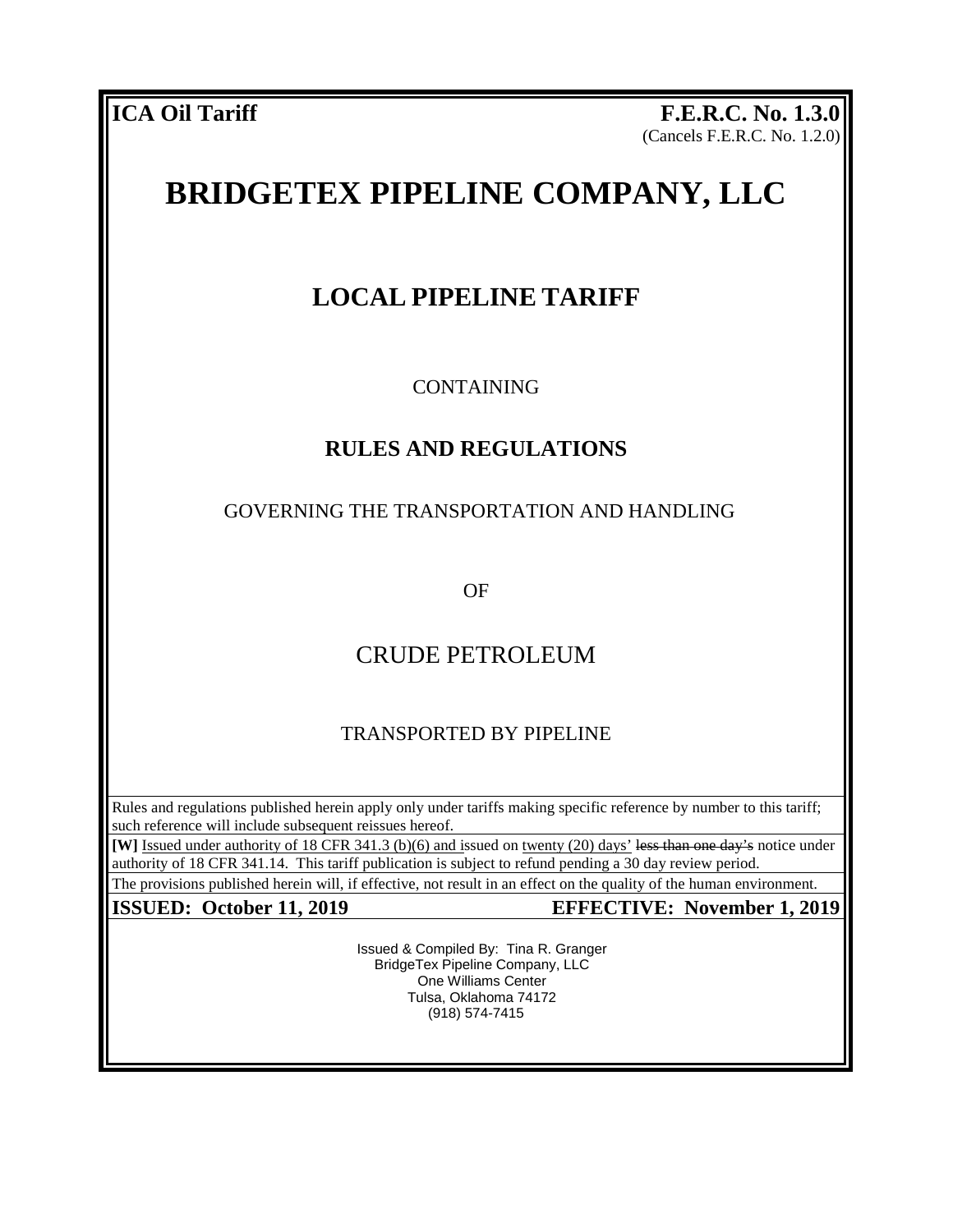### **Rules and Regulations Governing Crude Petroleum Transportation By Pipeline**

#### **15. DEFINITIONS**

"A.P.I." means American Petroleum Institute.

"Barrel" means forty-two (42) United States gallons.

"Carrier" means BridgeTex Pipeline Company, LLC.

"Consignee" means the party to whom a Shipper has designated to receive the delivery of Crude Petroleum at the Destination.

"Crude Petroleum" means the grade or grades of the direct liquid products of oil or gas wells, including crude oil and condensate, meeting the required specifications established pursuant to this tariff which Carrier has undertaken to transport. For the avoidance of doubt, Crude Petroleum shall exclude, and Carrier shall not be required to transport, any "indirect liquid products of oil or gas wells," sometimes referred to as "indirect products," meaning the liquid products resulting from the operation of gasoline recovery plants, gas recycling plants, condensate or distillate recovery equipment in gas or oil fields, or a mixture of such products.

"Destination" has the meaning set forth in Carrier's Local Tariff.

"Origin" has the meaning set forth in Carrier's Local Tariff.

"Local Tariff" means Carrier's Local Tariff F.E.R.C. No. **[W]** 2.12.0 2.0.0, including any supplements thereto and reissues thereof.

"Shipper" means any party who agrees with Carrier for transportation of Crude Petroleum.

"U.S." means United States.

"WTI" means West Texas Intermediate Crude Petroleum.

"WTS" means West Texas Sour Crude Petroleum.

**[N]** "WTL" means West Texas Light Crude Petroleum.

#### **20. COMMODITY**

Carrier is engaged in the transportation of Crude Petroleum only and therefore will not accept any other commodity for transportation under Carrier's applicable tariffs.

#### **25. QUALITY SPECIFICATIONS**

Carrier will not accept any Crude Petroleum unless it meets the specifications listed in the chart below and unless other properties of such Crude Petroleum are such that it will be readily susceptible to transportation through Carrier's pipeline system. These specifications shall apply to each Barrel of Shipper's nomination and not be limited to the composite sample of the nomination.

| WTI          | WTS $^{\rm [N]**}$ | ] WTL             |
|--------------|--------------------|-------------------|
| $36 - 44$    | $30 - 40$          | $[N]$ 44.1 – 49.9 |
| $\leq$ 0.45  | $\leq$ 2.20        | [N] $\leq$ 0.20   |
| 9.5          | 9.5                | $[N]$ 9.5         |
| 11.0         | 11.0               | $[N]$ 11.0        |
| $\leq 1.0\%$ | $\leq 1.0\%$       | $[N] \leq 1.0\%$  |
|              |                    |                   |

 **[N]** \*\* Movements of WTS require shipper storage at origination point and East Houston, TX destination.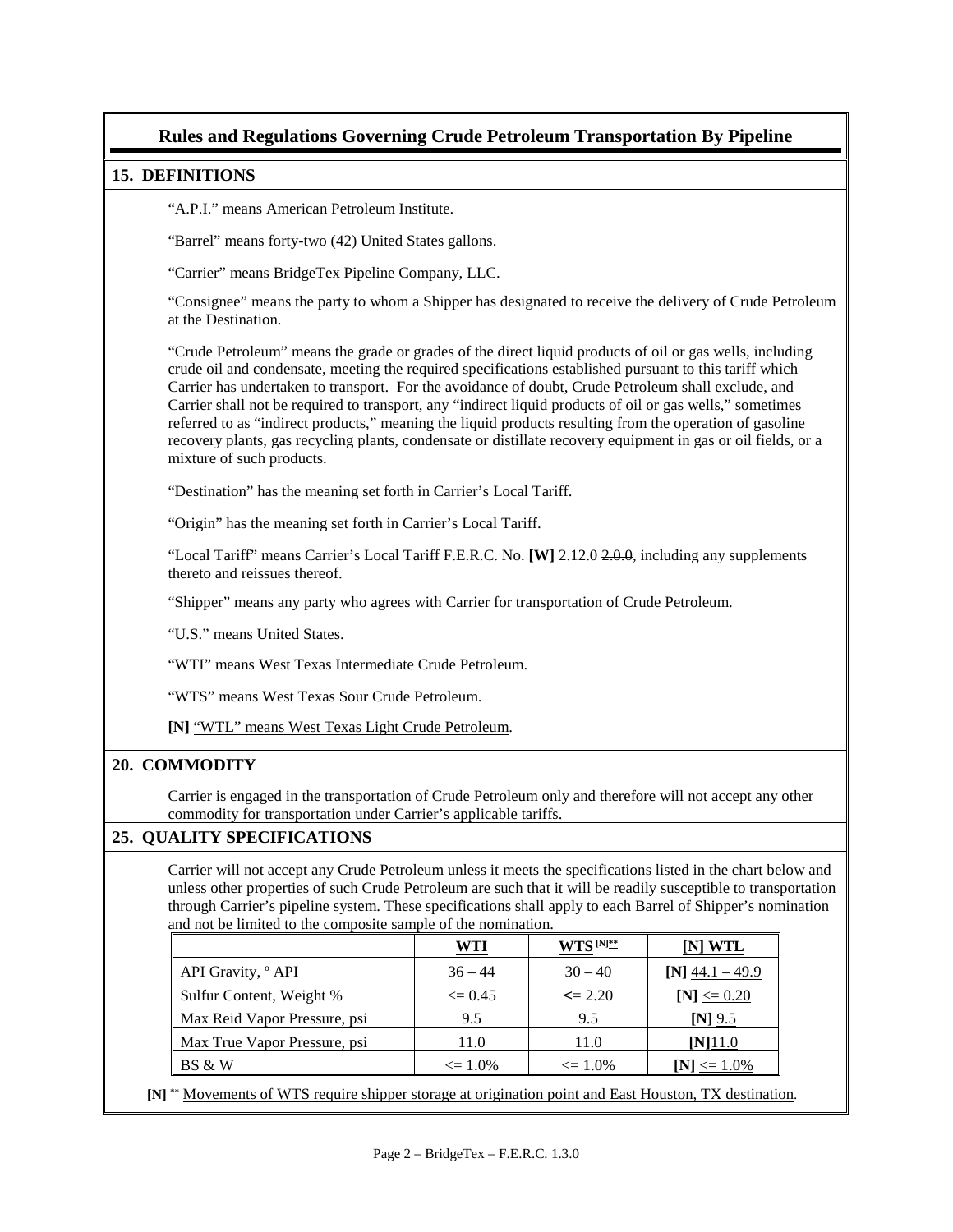#### **30. STORAGE**

Only storage necessarily incident to transportation and only such storage will be provided by Carrier. Upon delivery of Crude Petroleum into Carrier's working tankage, title to such Crude Petroleum in Carrier's working tankage shall remain with Shipper and not with Carrier.

#### **40. MINIMUM SHIPMENTS**

Quantities of Crude Petroleum will be accepted for transportation as a single shipment to the delivery point(s) within the Destination on Carrier's pipeline system only in amounts of 50,000 Barrels or greater. Quantities of less than 50,000 Barrels may be accepted by Carrier for transportation if operating conditions permit and if such Crude Petroleum is of like quality and characteristics of that currently being transported, all at Carrier's sole discretion.

#### **50. QUALITY AND QUANTITY OF RECEIPT AND DELIVERIES**

Carrier will accept for transportation Crude Petroleum that can be commingled or intermixed with a grade of Crude Petroleum which Carrier regularly transports between the Origin and delivery points within the Destination of the shipment without materially reducing the value or altering the quality of any grade of Crude Petroleum which Carrier regularly transports over the route of the shipment.

Carrier will accept Crude Petroleum for transportation only on condition that Carrier shall not be liable to Shipper or Consignee for changes in gravity or quality which may occur from commingling or inter-mixing such Crude Petroleum with other Crude Petroleum in transit; and provided further that Carrier will not be obligated to deliver to Consignee the identical Crude Petroleum received from Shipper. However, Carrier will deliver to Consignee a grade of Crude Petroleum as nearly like the grade of Crude Petroleum received from Shipper as Carrier is regularly transporting as a common stream to the delivery points within the **Destination** 

Carrier will not be required to and will not intentionally accept any Crude Petroleum that does not meet the specifications set forth in Item 25.

Carrier will not make a delivery of less than 50,000 Barrels of Crude Petroleum at any delivery point within the Destination except when necessitated by dispatching contingencies. Deliveries of less than 50,000 Barrels may be delivered if operating conditions permit all at Carrier's sole discretion.

#### **60. MEASUREMENT AND TENDER DEDUCTIONS**

The volume of Crude Petroleum received and delivered by Carrier will be measured in Barrel units by meter or by gauge. Measured volumes at recorded or observed temperatures will be converted to volumes at sixty degrees Fahrenheit (60ºF). Quantities shall be determined in accordance with applicable A.P.I. Manual of Petroleum Measurement Standards.

The volume of impurities in Crude Petroleum received and delivered by Carrier will be measured by an electrical or mechanical device or by physical test and such volume will be deducted from the volume of such receipts and deliveries.

Carrier shall determine all measurements, but Shipper and Consignee or their representatives may be present to witness them.

A deduction of two-tenths (2/10) of one percent by volume will be assessed on each shipment of Crude Petroleum received by Carrier.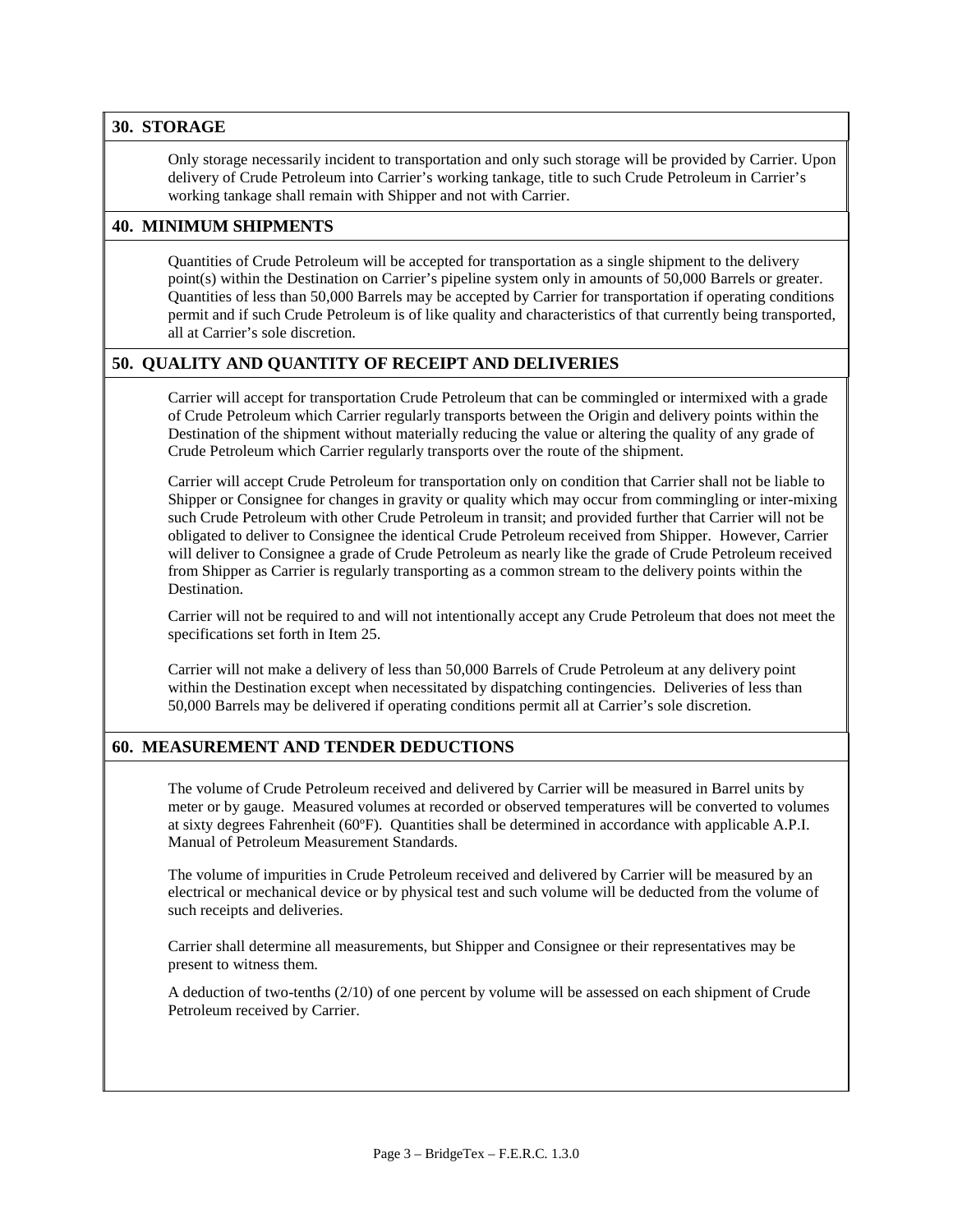#### **70. NOMINATIONS REQUIRED**

Crude Petroleum for shipment through Carrier's pipeline system will be received only on proper notice showing the point at which the Crude Petroleum is to be received, point or points of delivery, Consignee (if any), the product grade and the amount of Crude Petroleum to be transported. The Shipper notice must be emailed, faxed or submitted via Carrier's COBALT (or successor) system prior to 5:00 p.m. Central Time, on the 15<sup>th</sup> day of the month preceding the month for which the nominations apply; provided, however, "New Shipper" (as such term is defined in Carrier's Pipeline Proration Procedures incorporated by reference in Item 150) nominations must be submitted to Carrier prior to 5:00 p.m. Central Time the 13<sup>th</sup> day of the month preceding the month for which the nominations apply. If the thirteenth  $(13<sup>th</sup>)$  or fifteenth  $(15<sup>th</sup>)$  day of the month falls on a weekend or holiday, then nominations are due on the last day that is not a weekend or holiday before the thirteenth  $(13<sup>th</sup>)$  or fifteenth  $(15<sup>th</sup>)$  day.

The capacity of BridgeTex between the East Houston Terminal and Texas City, Texas is provided through a capacity lease of approximately 300,000 Barrels-per-day (Leased Capacity). If all or a portion of the Leased Capacity is not nominated and tendered by BridgeTex Shippers during any month in accordance with this tariff, the lessor of the Leased Capacity may use such Leased Capacity on a temporary "as available" and interruptible basis to provide service to non-BridgeTex shippers pursuant to the terms of lessor's tariff. If this leased capacity is available for non-BridgeTex Shippers, lessor may accept nominations for such unused capacity pursuant to the terms of the lessor's tariff on or before the earlier of the 30th day of the month and the last day of the month preceding the operating month to fill the unused leased capacity.

#### **80. TITLE UNENCUMBERED**

The act of delivering Crude Petroleum to the Carrier for transportation shall constitute a warranty that Shipper has unencumbered title thereto, or the unencumbered right to ship such Crude Petroleum. When any Crude Petroleum tendered for transportation is involved in litigation, the ownership of which may be in dispute or which may be encumbered by lien or charge of any kind, the Carrier may require Shipper to post an indemnity bond (or other assurances of quality at Carrier's sole discretion) to protect Carrier against all loss.

#### **90. LIABILITY OF CARRIER**

Carrier shall not be liable for any loss or damage or delay caused by act of God, public enemy, quarantine, authority of law, strike, riots, fire or the act or fault of Shipper or Consignee, or for any other cause (a) not due to the negligence of Carrier, whether similar or dissimilar to the causes herein enumerated or (b) not arising out of the failure of Carrier to comply in all material respects with all applicable federal, state, or local governmental laws, rules, and regulations; and, in case of loss from any such causes set forth in (a) or (b) above, after Crude Petroleum has been received for transportation and before the same has been delivered to the Shipper or Consignee, the Shipper shall bear a loss in such proportion as the amount its shipment is to all of the Crude Petroleum in the custody of the Carrier at the time of such loss, and the Shipper shall be entitled to have delivered only such portion of its shipment as may remain after a deduction of its due proportion of such loss but in such event the Shipper shall be required to pay charges only on the quantity of Crude Petroleum delivered.

#### **95. DUTY OF CARRIER**

Carrier shall transport Crude Petroleum with reasonable dispatch, considering the quality of the Crude Petroleum, the distance of transportation and other material elements.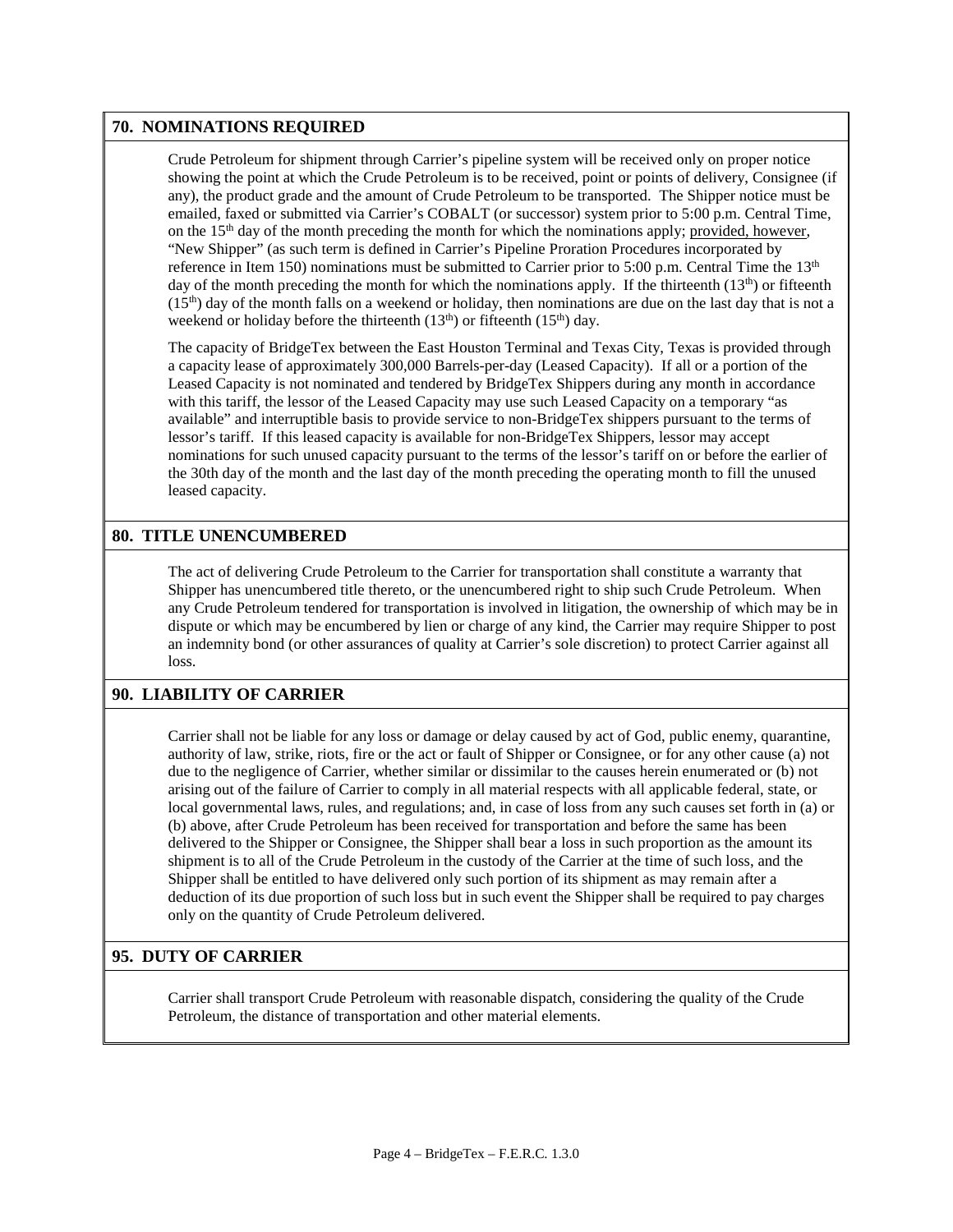#### **100. PAYMENT OF TRANSPORTATION AND OTHER CHARGES**

Shipper shall pay the transportation and all other charges accruing on the volumes of Crude Petroleum delivered, adjusted to sixty degrees Fahrenheit (60°F). Carrier shall have a carrier's lien on all Crude Petroleum accepted for transportation to secure the payment of all charges, and may withhold said Crude Petroleum from delivery until all of the said charges shall have been paid.

Carrier will invoice Shipper each month for transportation and other charges incurred during the previous month. If such a bill is not paid within ten (10) days after date of invoice or, if later, any other due date, Carrier shall have the right to assess a late charge at an interest rate of 1.5% per month, unless such rate is greater than the maximum rate allowed by law, in which case the maximum rate allowed by law will be used. Such late charge shall accrue from ten (10) days after date of invoice (or such other later due date, if any) until payment is made.

Carrier may require that all payments to Carrier for services pertaining to the transportation of Crude Petroleum be by wire transfer in accordance with the instructions on the Carrier's invoice to Shipper.

In the event Carrier determines at its sole discretion that the financial condition of a Shipper or Shipper's credit support provider (if any) is or has become impaired or unsatisfactory, Carrier will provide notice to Shipper and Shipper will provide adequate assurance of performance to Carrier in the form, amount, and from an issuer reasonably acceptable to Carrier.

"Adequate assurance of performance" includes, at Carrier's sole discretion, (1) prepayment of all charges by wire transfer, which shall be held by Carrier without interest accruing thereon until credited to Shipper, (2) a standby letter of credit at Shipper's expense in favor of Carrier in an amount sufficient to ensure payment of all charges reasonably anticipated to be incurred by Shipper for two (2) months of shipments by Shipper plus 10%, and, in a form, and from an institution reasonably acceptable to Carrier, or (3) a guaranty in an amount sufficient to ensure payment of all charges reasonably anticipated to be incurred by Shipper for two (2) months of shipments by Shipper plus 10%, and in a form, and from a third party reasonably acceptable to Carrier.

In the event that Shipper fails to comply with any such requirement on or before the date supplied in Carrier's notice to Shipper, Carrier shall not be obligated to provide Shipper access to Carrier's pipeline facilities or provide services pursuant to the applicable tariffs until such requirement is fully met. Any costs or charges incurred by Carrier arising out of any delay in providing Shipper access to Carrier's pipeline facilities or services pursuant to the applicable tariffs shall be borne solely by Shipper and reimbursed to Carrier upon receipt of Carrier's invoice therefor.

In addition to all other liens, statutory or otherwise, to which Carrier is entitled and unless the following grant is expressly prohibited by the terms of one or more security agreements or credit agreements creating prior, perfected security interests in the hereinafter-defined Collateral, Shipper hereby grants to Carrier a first priority, continuous and continuing security interest in all of the following, whether now or hereafter existing or acquired, as collateral for the prompt and complete payment and performance of Shipper's Obligations (as defined below): (a) All Crude Petroleum accepted by Carrier for transportation, terminalling, or otherwise while in the possession of Carrier; (b) all other property of Shipper now in the possession of and at any time and from time to time hereafter delivered to Carrier or its agents but only while in the possession of Carrier; and (c) all of Shipper's pre-payments, deposits, balances, and credits with, and any of its claims against, Carrier, at any time existing. The property described or referred to in subsections (a) through (c) above is collectively referred to as the "Collateral." This grant secures the following (collectively the "Obligations"): (a) all antecedent, current and future transportation, terminalling, special, ancillary and other lawful charges arising under or related to the applicable tariffs or the contracts entered into in connection with the applicable tariffs; (b) the repayment of any amounts that Carrier may advance or spend for the maintenance, storage or preservation of the Collateral; (c) all amounts owed under any modifications, renewals or extensions of any of the foregoing obligations; and (d) all other amounts now or in the future owed by Shipper to Carrier, whether or not of the same kind or class as the other obligations owed by Shipper to Carrier. Shipper authorizes Carrier to file such financing statements or other documents necessary to perfect and maintain the security interest herein granted.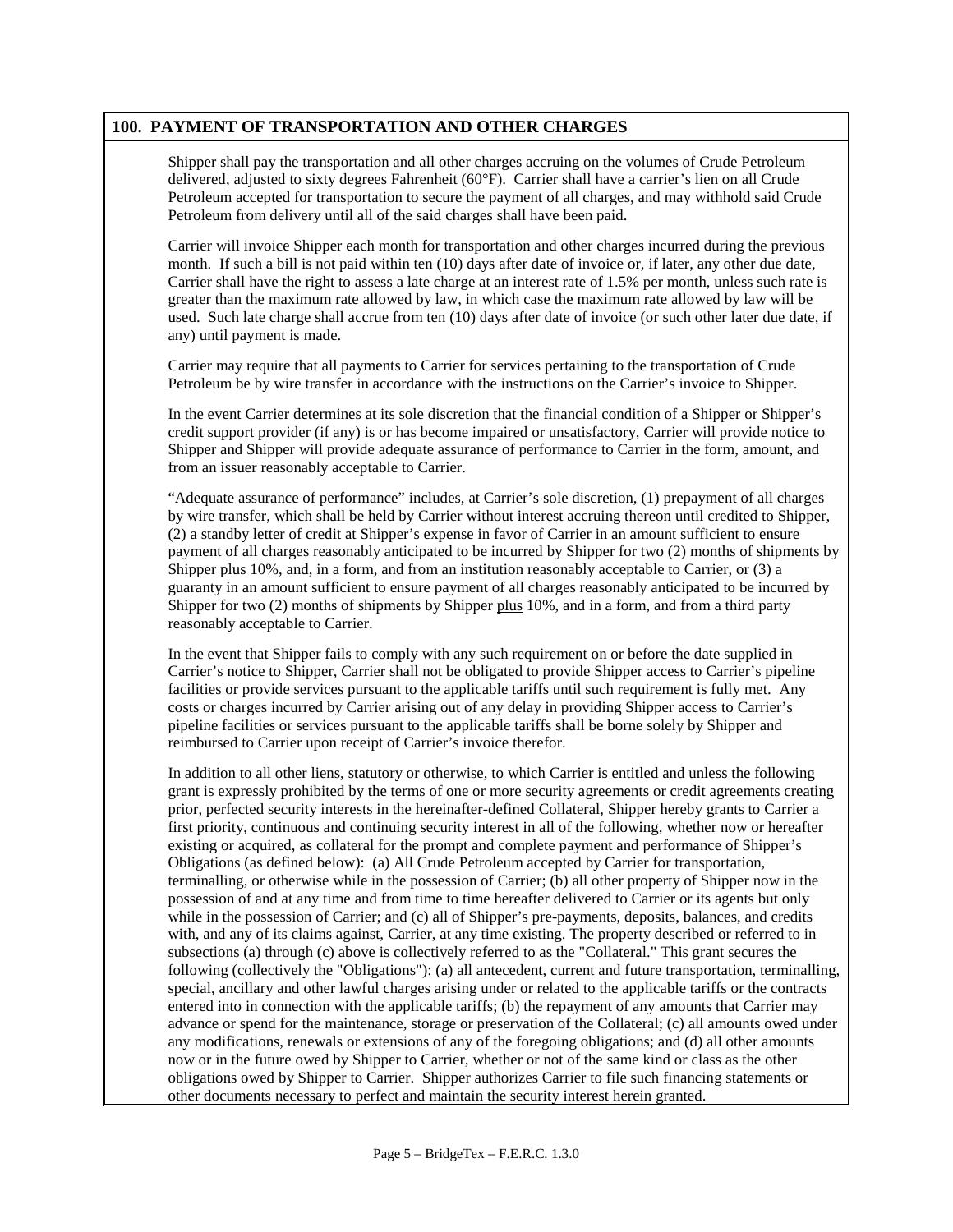#### **110. STORAGE IN TRANSIT (SIT)**

When requested via Carrier's nomination process as referenced in Item 70-Nominations Required, tenders of Crude Petroleum may be stored in-transit under the conditions described below.

- Carrier only provides storage necessarily incident to transportation (Item 30 Storage). Shippers will be required to provide their own storage facilities at Magellan's East Houston Terminal to the extent Shippers require storage beyond that necessarily incident to transportation. Connections between Shippers' storage facilities and Carrier's pipeline system shall meet Carrier's operational requirements for such connections.
- When Shippers provide such storage facilities, they shall cause accurate records to be kept showing the number of barrels of Crude Petroleum stored in such storage facilities. Carrier shall have access to these records at all reasonable times, to the extent Carrier is not already in possession of such information as a result of its pipeline and storage operations. At no time shall the Barrels of Crude Petroleum stored in such storage facilities exceed the working capacity of such storage facilities. If Carrier has a reasonable basis to believe that Shipper's records are not accurate, if requested by Carrier, Shipper shall certify as to the accuracy of such records. Volumes re-originated from Shipper's storage facilities at Magellan's East Houston Terminal shall never exceed the number of Barrels of Crude Petroleum then stored in such storage facilities.
- When Shippers request Crude Petroleum to be delivered to their own storage facilities at Magellan's East Houston Terminal to be utilized as storage in-transit, such Shippers will be charged the applicable transportation rate from the Origin to the Magellan's East Houston Terminal delivery point within the Destination. Barrels of Crude Petroleum so moved shall count as a Shipment toward Shipper's Historical Shipment Status under Carrier's Pipeline Proration Procedures and, for Committed Shippers, shall apply toward such Committed Shipper's Minimum Contract Quarterly Volume Commitment pursuant to its TSA.
- When Crude Petroleum is reshipped out of Shipper's storage facilities from Magellan's East Houston Terminal storage-in-transit delivery point within the Destination, Carrier shall collect any applicable transportation charges based on the difference between the rate paid to Magellan's East Houston Terminal delivery point within the Destination and the rate in effect on the date of reshipment. Such reshipped volume shall not count as a Shipment toward Shipper's Historical Shipment Status under Carrier's Pipeline Proration Procedures and, for Committed Shippers, shall not apply toward such Committed Shipper's Minimum Contract Quarterly Volume Commitment pursuant to its TSA.
- Crude Petroleum offered for reshipment under this item shall be accepted for shipment through the nomination process referenced in Item 70-Nominations Required and only at such times as it shall not interfere with or delay original shipments from the Origin to delivery points within the Destination. Furthermore, during any prorationing of Carrier's pipeline system, the reshipment of the storage in-transit Barrels will be subordinate to all other shipments nominated for the month pursuant to Carrier's Pipeline Proration Procedures and Item 150. This Item 110 does not create an Origin on Carrier's pipeline system at Magellan's East Houston Terminal.
- Reshipment of storage in-transit Barrels will be governed by all applicable rules and regulations contained in this Tariff, including but not limited to Item 25-Quality Specifications, Item 40-Minimum Shipments, Item 50-Quality and Quantity of Receipt and Deliveries and Item 70-Nominations Required.

#### **120. CLAIMS TIME FOR FILING**

As a condition precedent to recovery for loss, damage, or delay to shipments, claims must be filed in writing with Carrier within nine months after delivery of shipment, or, in case of failure to make delivery, then within nine months after a reasonable time for delivery has elapsed. Suits for loss or damage may be instituted only within two (2) years and one (1) day after delivery of the property, or in the case of failure to make delivery, then within two (2) years and one (1) day after a reasonable time for delivery has elapsed; provided, however, that where claims have been duly filed with Carrier, suit must be brought within two (2) years and one (1) day after notice in writing is given by Carrier to the claimant that Carrier has disallowed the claim or any part or parts thereof specified in the notice. Where claims for loss or damage are not filed or suits are not instituted thereon in accordance with the foregoing provisions, such claims will not be paid and Carrier will not be liable.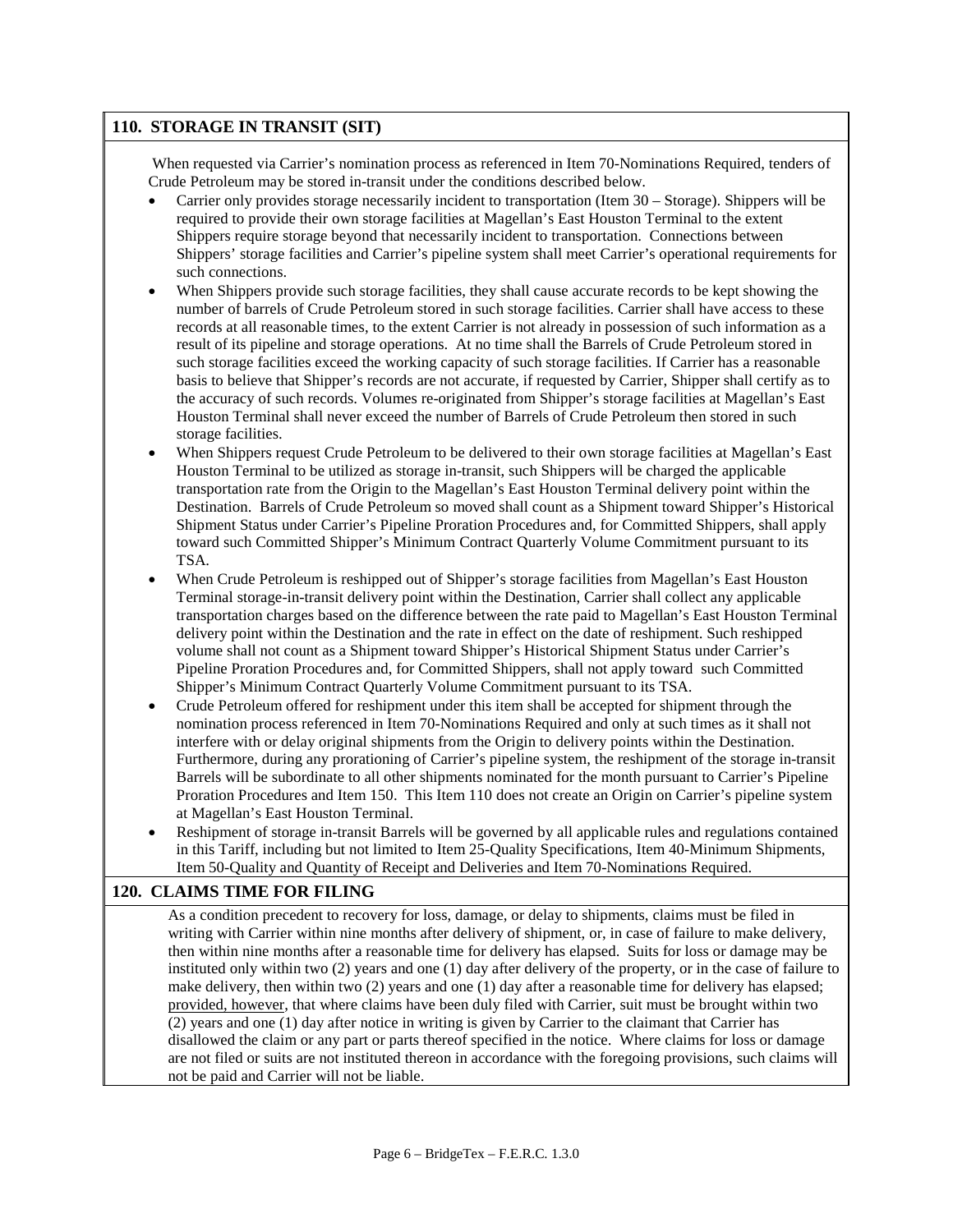#### **130. PIPEAGE CONTRACT REQUIRED**

Separate pipeage contracts in accord with this tariff and the regulations covering further details related to pipeline connections or facilities ancillary to Carrier's system may be required of Shipper before any obligation to provide transportation shall arise.

#### **140. DIVERSION OR RECONSIGNMENT**

Provided no back haul is required, diversion or reconsignment will be made on timely written request from the Shipper. No additional charge will be made for the diversion or reconsignment service. The rate to be applied under this rule is the rate from Origin to the final delivery point within the Destination.

#### **150. PIPELINE PRORATION PROCEDURES**

When there shall be tendered to Carrier, for transportation, more Crude Petroleum than can be immediately transported, the transportation furnished by Carrier shall be apportioned among Shippers as provided in Carrier's Pipeline Proration Procedures. Carrier's Pipeline Proration Procedures dated April 1, 2015 are available on Carrier's, or its designee's Internet site at **[W]** <http://www.magellanlp.com/tariffs/index.asp> <https://www.magellanlp.com/WhatWeDo/LiquidPipelineTariffs.aspx> or on request.

#### **160. APPLICATION OF RATES FROM INTERMEDIATE POINTS**

Crude Petroleum received from a point on Carrier's pipeline facilities that is not named in Carrier's Local Tariff, but which is intermediate to a point from which rates are published, will be assessed the rate in effect from the next more distant point published in Carrier's Local Tariff.

#### **170. APPLICATION OF RATES TO INTERMEDIATE POINTS**

Crude Petroleum destined to a point on Carrier's lines that is not named in Carrier's Local Tariff, but which is intermediate to a point to which rates are published, will be assessed the rate in effect to the next more distant point published in Carrier's Local Tariff.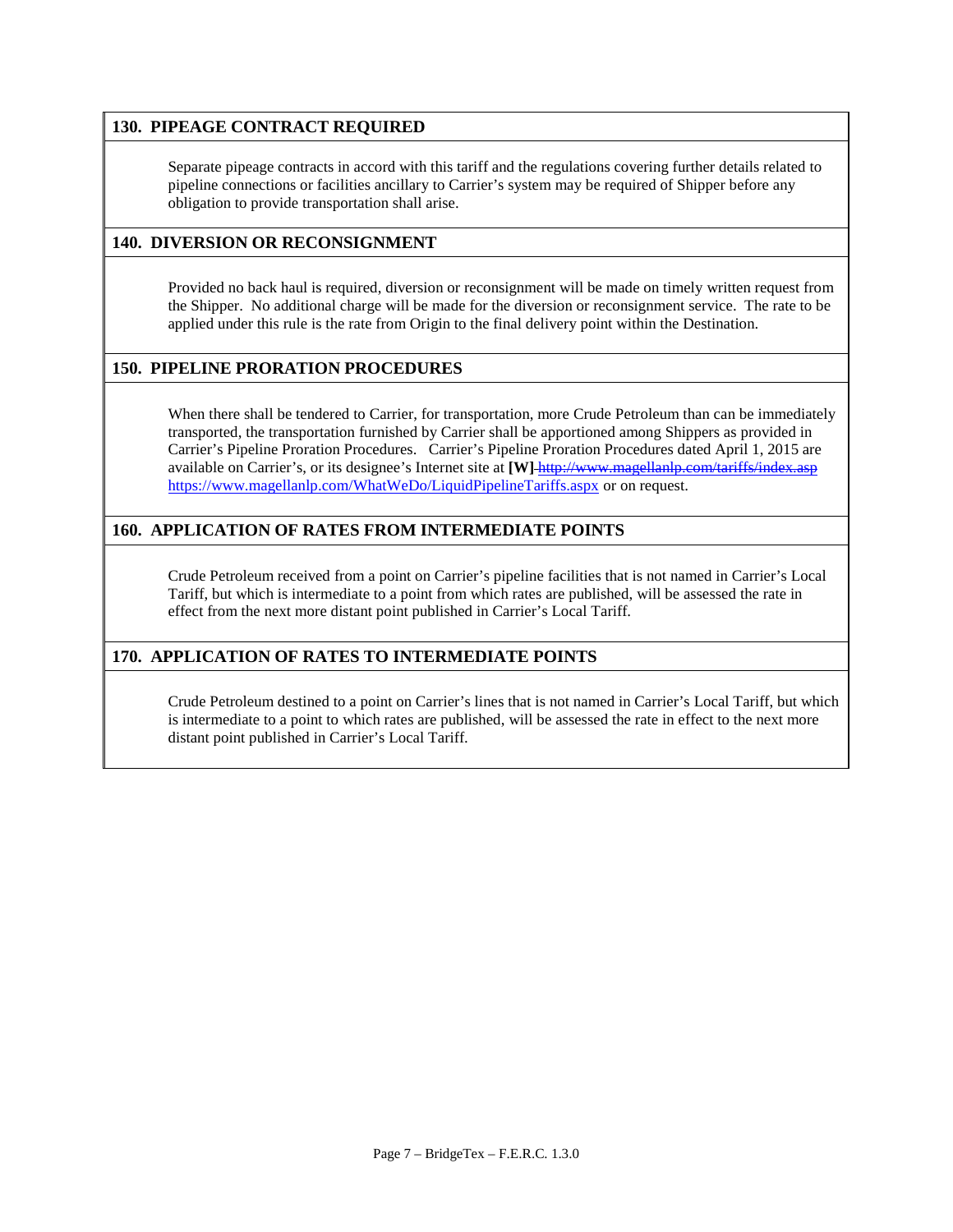#### **180. LINE FILL AND TANK BOTTOMS INVENTORY REQUIREMENTS**

Prior to delivering Barrels out of Carrier's pipeline system, each Shipper will be required to supply a pro rata share of Crude Petroleum necessary for pipeline and tankage fill to ensure efficient operation of Carrier's pipeline system, as determined by Carrier in its sole discretion. Carrier shall revise its line fill apportionment every calendar quarter based on the volume shipped during such calendar quarter, and provide notice of such quarterly apportionment to each Shipper.

If the pro rata share of Crude Petroleum to be provided by a Shipper for this purpose changes after Carrier's quarterly reallocation, Shipper shall promptly be required to provide the difference of Crude Petroleum to Carrier or Carrier shall promptly redeliver the difference of Crude Petroleum to Shipper, as applicable.

Carrier shall redeliver Shipper's pro rata share of Crude Petroleum provided under this Item 180 only after Shipper balances have been reconciled between Shipper and Carrier. Carrier, at its discretion, may require advance payment of transportation charges on the volumes of Crude Petroleum to be cleared from Carrier's system, and any unpaid accounts, before final delivery of Shipper's Crude Petroleum will be made. Carrier shall have a reasonable period of time, not to exceed ninety (90) days, from the date of Carrier's quarterly apportionment, or from the date of notice by Shipper to Carrier of Shipper's election to receive redelivery of such difference of Crude Petroleum, if applicable, to complete administrative and operational requirements incidental to Shipper withdrawal.

Upon delivery of Crude Petroleum by Shipper to Carrier for this purpose, title to such Crude Petroleum shall remain with Shipper and not Carrier.

#### **190. ORIGINATION FACILITIES**

Crude Petroleum will be received only from pipelines, tanks, or other facilities that are provided by Shipper or Shipper's designee, or a connecting carrier. Carrier will determine and advise Shippers of the size and capacity of the pipeline and tanks that will need to be provided at the point of receipt to meet the operating conditions of Carrier's facilities at such point. Carrier will not accept Crude Petroleum for transportation unless such facilities have been provided.